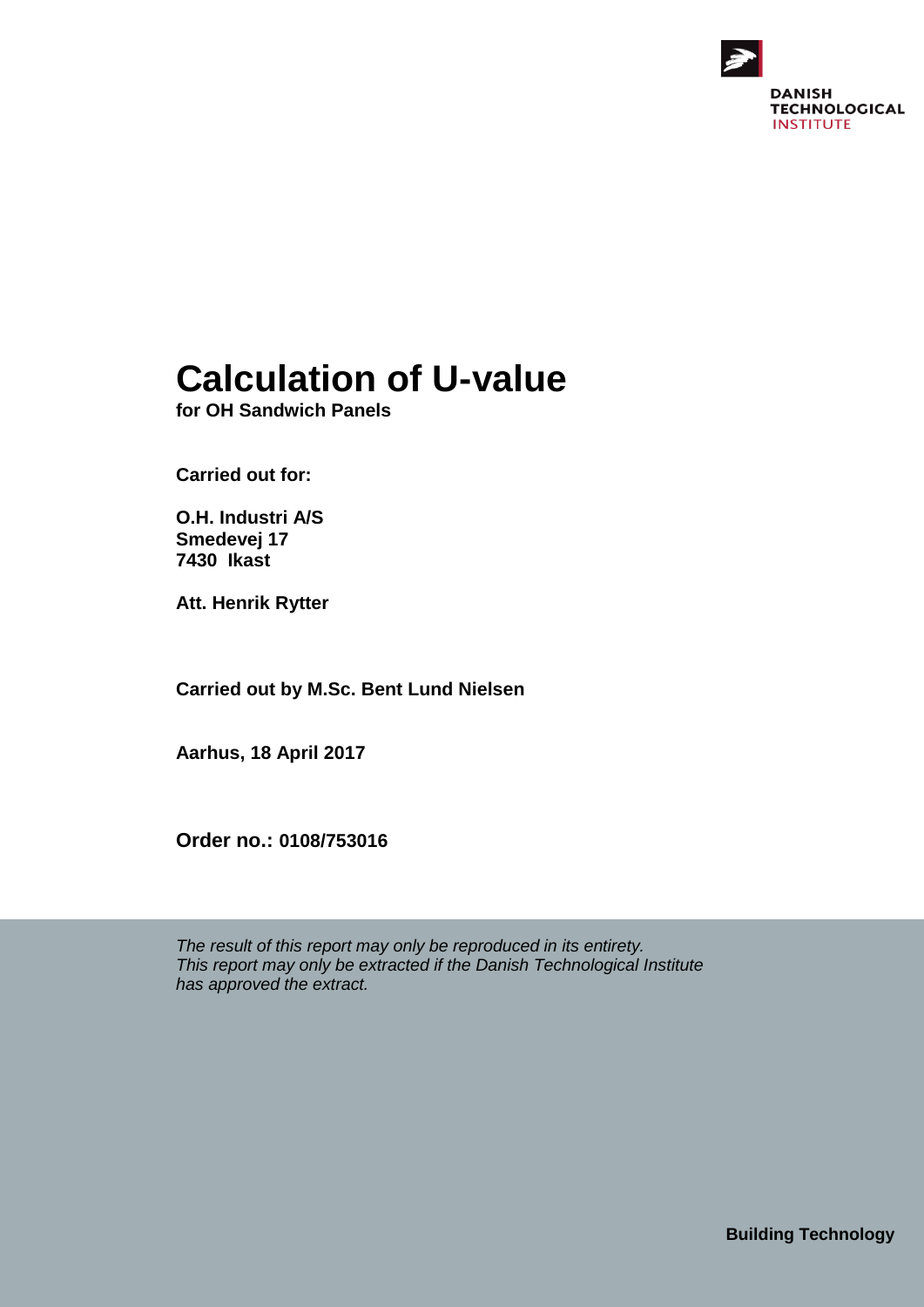2017-04-18 0108/753016 btl/sol



Teknologiparken Kongsvang Allé 29 8000 Aarhus C Denmark +45 72 20 20 00 info@teknologisk.dk www.teknologisk.dk

As agreed, the Danish Technological Institute, Building Technology has performed calculations of the U-value for vertical (90°) OH sandwich Panels. The panels are used in doors and windows.

#### **Basis**

- Table from OH showing all the different panels to be calculated.
- Stated design values for the thermal conductivity of the materials used in the panels (if available values from EN 10077-2 are used).
- Plan drawing of raised and fielded panel edge (see Appendix 1). The U-value is calculated on a 1m x 1m panel as required from OH.
- The calculation has been carried out in accordance with EN ISO 10077-2.

#### **Calculations**

Design values for the thermal conductivity:

| Material                               | Thermal conductivity $\lambda_p$<br>(W/mK) |
|----------------------------------------|--------------------------------------------|
| Extruded Polystyren (iso) $\leq 60$ mm | 0.034                                      |
| Extruded Polystyren $(iso) > 60$ mm    | 0.036                                      |
| <b>HDF</b>                             | 0.13                                       |
| Chenchen                               | 0.13                                       |
| Mahogany                               | 0.13                                       |
| Pine                                   | 0.13                                       |
| Oak                                    | 0.18                                       |
| Aluminium                              | 160                                        |
| Compact laminate                       | 0.25                                       |

 $U_{\text{panel}} = 1/$  (  $R_{\text{se}} + d_{\text{pe}}/\lambda_{\text{pe}} + d_{\text{iso}}/\lambda_{\text{iso}} + d_{\text{pi}}/\lambda_{\text{pi}} + R_{\text{si}})$ 

For raised and fielded panels a linear thermal transmittance is calculated from THERM calculations (see example in Appendix 1) and the Up value is then calculated using the formula

 $A_p = A' = Im x Im$  (thermal transmission area)

$$
U_{panel} = \frac{U_{p, flush} \times A_p + \Psi \times \ell_{\Psi}}{A'}
$$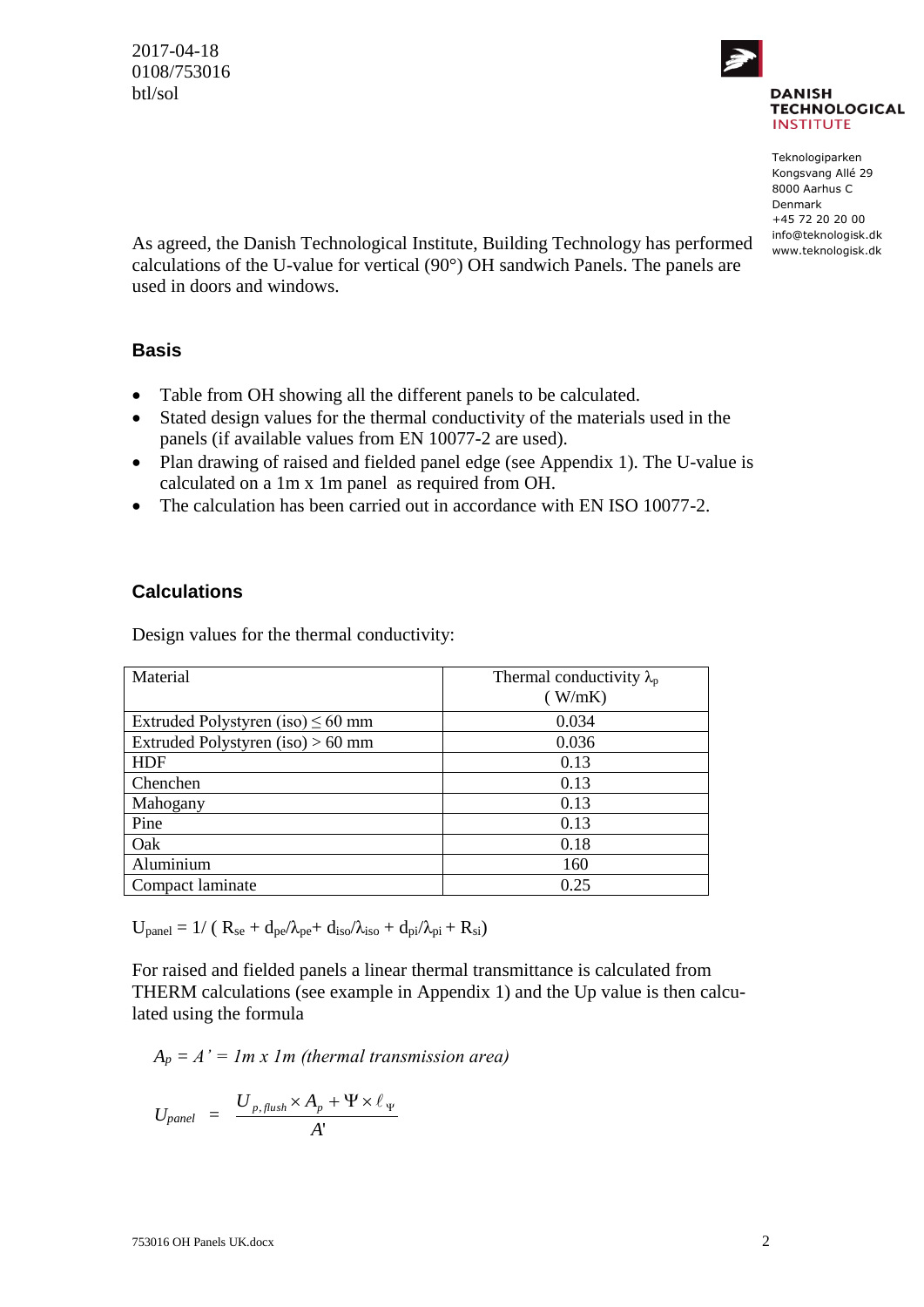2017-04-18 0108/753016

> **DANISH TECHNOLOGICAL INSTITUTE**

#### **Results**

The results of the calculations can be found in the attached tables in Appendix 1.

Aarhus, 18 April 2017 Danish Technological Institute, Building Technology

Bent Lund 1

Bent Lund Nielsen

Direct Tel.: +45 72 20 11 47 E-mail: btl@teknologisk.dk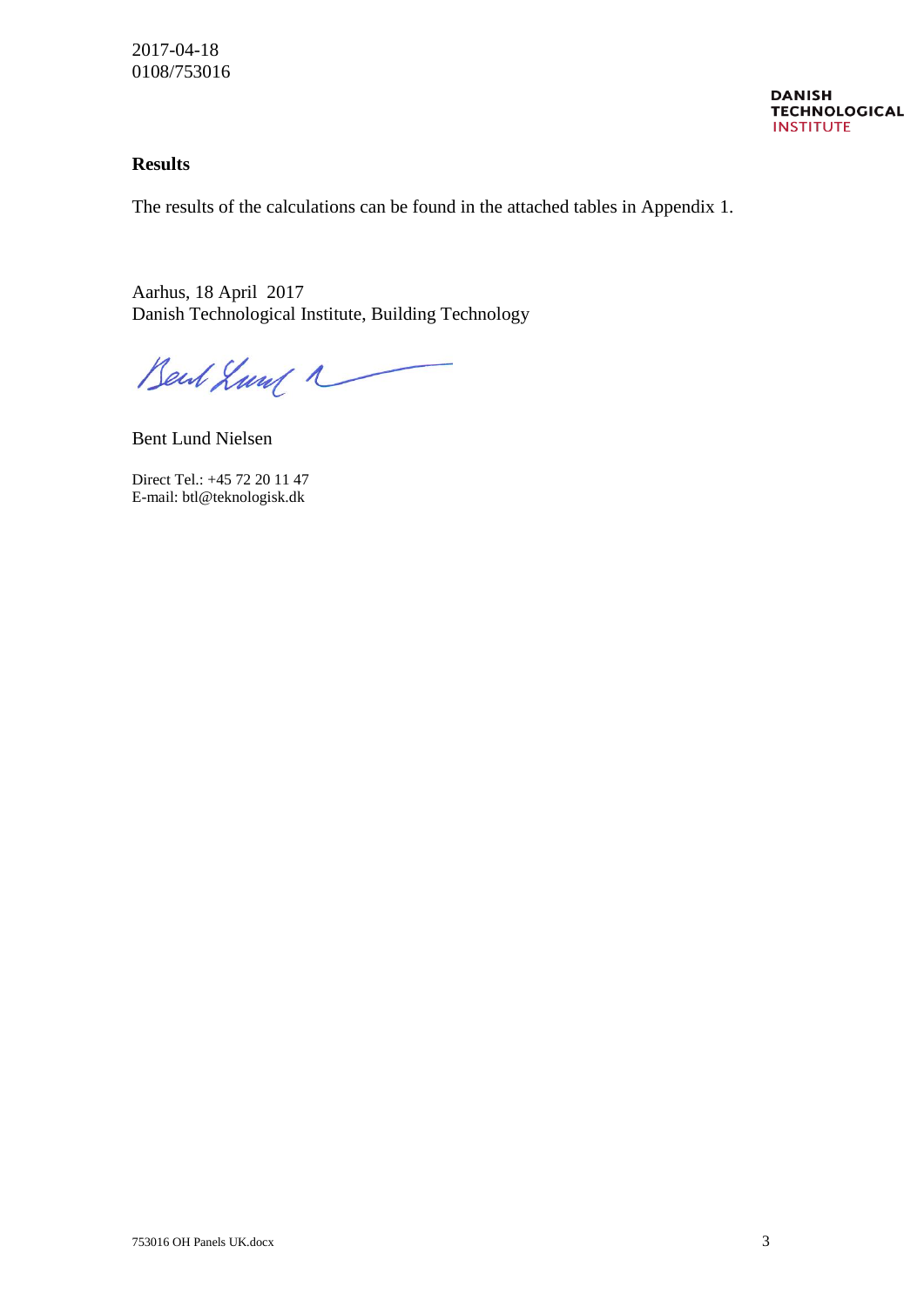| <b>System:</b><br><b>Calculation of U-value for</b>                                                                                                                                                                                                        |               | <b>OH</b>                                  |  |  |
|------------------------------------------------------------------------------------------------------------------------------------------------------------------------------------------------------------------------------------------------------------|---------------|--------------------------------------------|--|--|
| Type:                                                                                                                                                                                                                                                      |               | softwood<br>Edge, R&F                      |  |  |
| <b>Sandwich Panels</b>                                                                                                                                                                                                                                     |               |                                            |  |  |
| Manufacturer:<br><b>OH</b>                                                                                                                                                                                                                                 |               |                                            |  |  |
| softwood<br>Type:                                                                                                                                                                                                                                          | 2.06.00.104.0 |                                            |  |  |
| Source file:                                                                                                                                                                                                                                               |               |                                            |  |  |
| <b>Description:</b><br>Pine<br>λ<br>$= 0.13$ W/m K<br>λ<br>$= 0.034$ W/m K<br><b>XPS</b>                                                                                                                                                                   |               |                                            |  |  |
| <b>Results:</b><br>Dimension: (dxb)<br>70.0mm x 310.0mm                                                                                                                                                                                                    | ds intelated  |                                            |  |  |
|                                                                                                                                                                                                                                                            |               |                                            |  |  |
| U-value<br>$U_f$<br>$= 0,6445$ W/m <sup>2</sup> K                                                                                                                                                                                                          |               |                                            |  |  |
| <b>Remarks:</b><br>Calculated in accordance with EN ISO 10077-2, 2nd edition.<br>Temperatures of the cross section are shown at $0^{\circ}$ C outside and $20^{\circ}$ C inside.<br>Danish Technological Institute, Sustainable Building and Construction, |               | Date: 2013-08-28                           |  |  |
| Kongsvang Allé 29, DK-8000 Aarhus C                                                                                                                                                                                                                        |               |                                            |  |  |
| Dir. Tel.: +45 7220 1147                                                                                                                                                                                                                                   |               | Calculated by:<br><b>Bent Lund Nielsen</b> |  |  |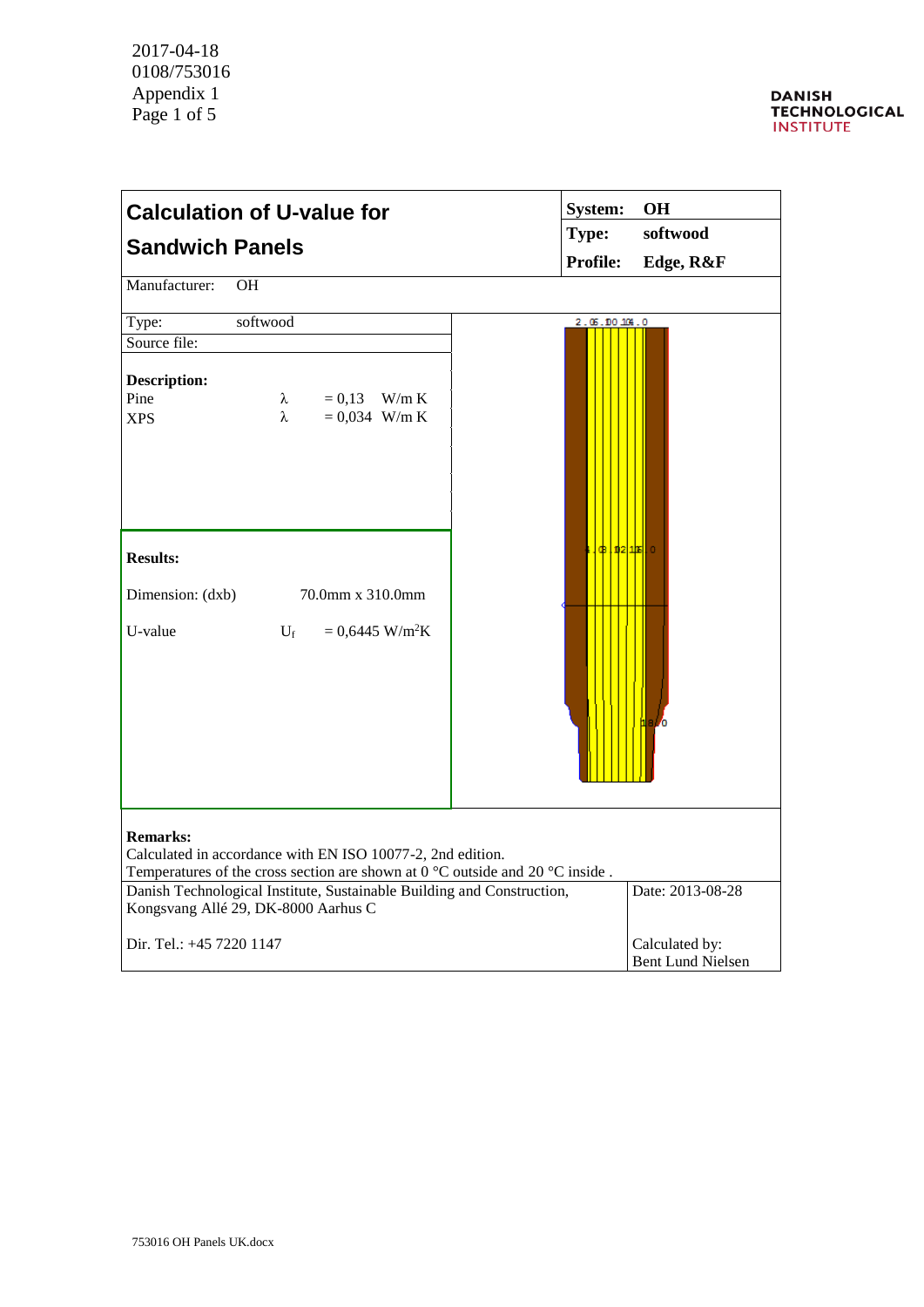| <b>Calculation of U-value for</b><br><b>Sandwich Panels</b><br>Manufacturer:<br><b>OH</b>                                                                                                                                                                                                                                     | <b>OH</b><br><b>System:</b><br>softwood<br>Type:<br><b>Profile:</b><br>Panel |  |  |  |  |
|-------------------------------------------------------------------------------------------------------------------------------------------------------------------------------------------------------------------------------------------------------------------------------------------------------------------------------|------------------------------------------------------------------------------|--|--|--|--|
| softwood<br>Type:<br>Source file:<br><b>Description:</b><br>Pine<br>$= 0.13$ W/m K<br>λ<br>λ<br>$= 0.034$ W/m K<br><b>XPS</b>                                                                                                                                                                                                 | 18.0<br>6.010.014.0<br>$4.0$ 8.0 12.0 16.                                    |  |  |  |  |
| <b>Results:</b><br>Dimension: (dxb)<br>70.0mm x 310.0mm<br>U-value<br>$U_{\rm f}$<br>$= 0,6340$ W/m <sup>2</sup> K                                                                                                                                                                                                            | $4.0$ $8.0$ $12.0$ $16$                                                      |  |  |  |  |
| <b>Remarks:</b><br>Calculated in accordance with EN ISO 10077-2, 2nd edition.<br>Temperatures of the cross section are shown at $0^{\circ}$ C outside and $20^{\circ}$ C inside.<br>Danish Technological Institute, Sustainable Building and Construction,<br>Kongsvang Allé 29, DK-8000 Aarhus C<br>Dir. Tel.: +45 7220 1147 | Date: 2013-08-28<br>Calculated by:<br><b>Bent Lund Nielsen</b>               |  |  |  |  |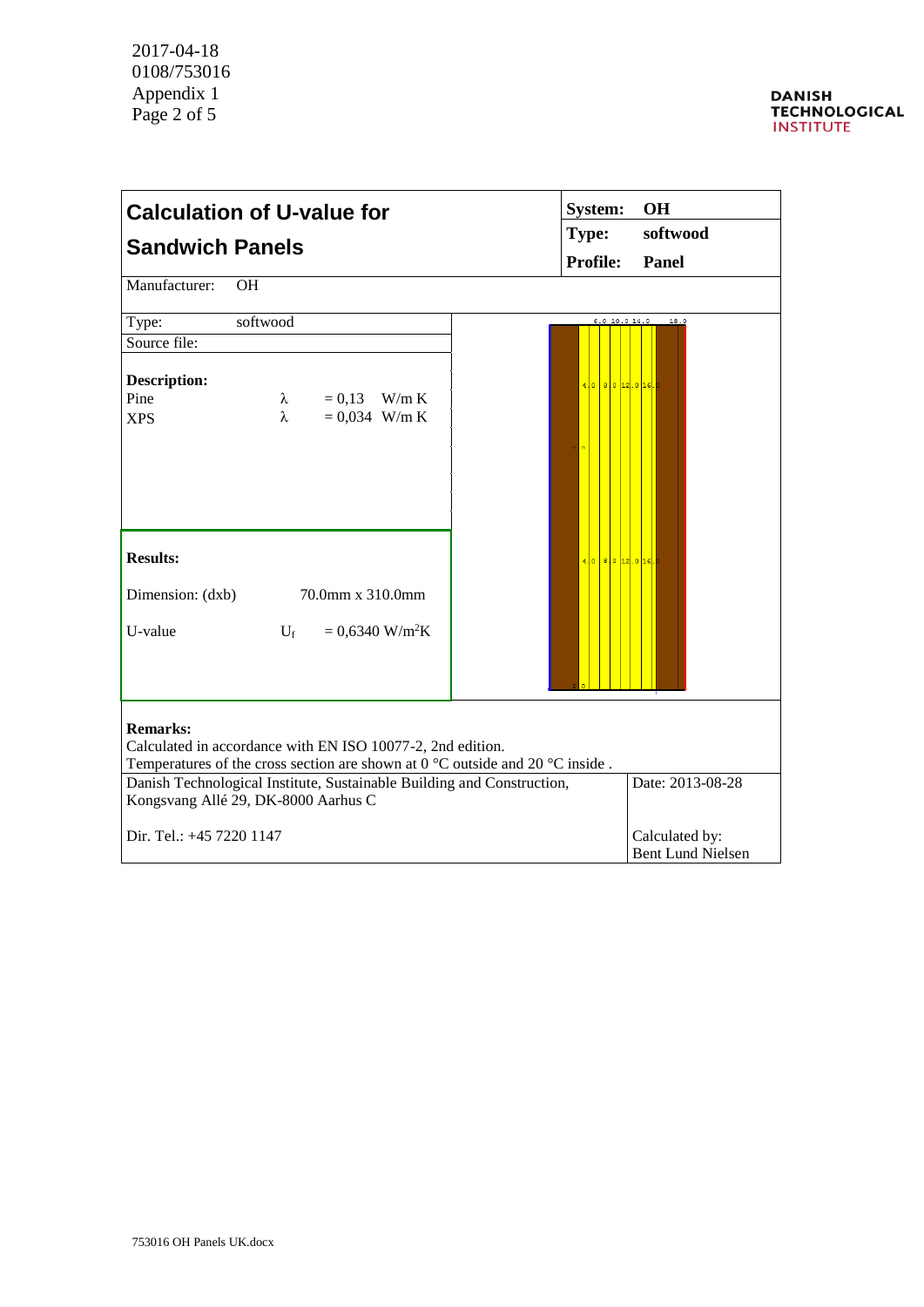2017-04-18 0108/753016 Appendix 1 Page 3 of 5

|                           | <b>Flush panels</b>       |                                |                                |                           |                             |                                                                  |                                                                                        |                              |
|---------------------------|---------------------------|--------------------------------|--------------------------------|---------------------------|-----------------------------|------------------------------------------------------------------|----------------------------------------------------------------------------------------|------------------------------|
| Surface                   | <b>HDF</b>                | Chen Chen                      | Mahogany                       | Pine                      | Oak                         | Aluminium                                                        | Aluminium<br>Aluminium                                                                 | Compact<br>Laminate          |
| Facing specificati-<br>on | 2x4mm<br><b>HDF</b> board | $2x5$ mm<br>ChenChen<br>veneer | $2x5$ mm<br>Mahogany<br>veneer | 2x4mm<br>Pine vene-<br>er | $2x5$ mm<br>Oak vene-<br>er | Outside:<br>$1.5 \text{ mm}$<br>Aluminium<br>Inside: 4<br>mm HDF | Outside:<br>$1.5 \text{ mm}$<br>Aluminium<br>Inside:<br>1.5 <sub>mm</sub><br>Aluminium | 2x4mm<br>Compact<br>laminate |
| Insulation                | <b>XPS</b>                | <b>XPS</b>                     | <b>XPS</b>                     | <b>XPS</b>                | <b>XPS</b>                  | <b>XPS</b>                                                       | <b>XPS</b>                                                                             | <b>XPS</b>                   |
| Thickness total<br>(mm)   |                           |                                |                                |                           |                             |                                                                  |                                                                                        |                              |
| 20                        | 1,71                      | 1,85                           | 1,85                           | 1,71                      | 1,92                        | 1,59                                                             | 1,49                                                                                   | 1,80                         |
| 21                        | 1,63                      | 1,75                           | 1,75                           | 1,63                      | 1,82                        | 1,52                                                             | 1,43                                                                                   | 1,71                         |
| 22                        | 1,55                      | 1,67                           | 1,67                           | 1,55                      | 1,73                        | 1,46                                                             | 1,37                                                                                   | 1,63                         |
| 23                        | 1,49                      | 1,59                           | 1,59                           | 1,49                      | 1,64                        | 1,40                                                             | 1,32                                                                                   | 1,55                         |
| 24                        | 1,42                      | 1,52                           | 1,52                           | 1,42                      | 1,57                        | 1,34                                                             | 1,27                                                                                   | 1,49                         |
| 25                        | 1,37                      | 1,45                           | 1,45                           | 1,37                      | 1,50                        | 1,29                                                             | 1,22                                                                                   | 1,42                         |
| 26                        | 1,31                      | 1,39                           | 1,39                           | 1,31                      | 1,44                        | 1,24                                                             | 1,18                                                                                   | 1,37                         |
| 27                        | 1,27                      | 1,34                           | 1,34                           | 1,27                      | 1,38                        | 1,20                                                             | 1,14                                                                                   | 1,31                         |
| 28                        | 1,22                      | 1,29                           | 1,29                           | 1,22                      | 1,32                        | 1,16                                                             | 1,10                                                                                   | 1,27                         |
| 29                        | 1,18                      | 1,24                           | 1,24                           | 1,18                      | 1,27                        | 1,12                                                             | 1,07                                                                                   | 1,22                         |
| 30                        | 1,14                      | 1,20                           | 1,20                           | 1,14                      | 1,23                        | 1,09                                                             | 1,04                                                                                   | 1,18                         |
| 31                        | 1,10                      | 1,16                           | 1,16                           | 1,10                      | 1,19                        | 1,05                                                             | 1,01                                                                                   | 1,14                         |
| 32                        | 1,07                      | 1,12                           | 1,12                           | 1,07                      | 1,15                        | 1,02                                                             | 0,98                                                                                   | 1,10                         |
| 33                        | 1,03                      | 1,08                           | 1,08                           | 1,03                      | 1,11                        | 0,99                                                             | 0,95                                                                                   | 1,07                         |
| 34                        | 1,00                      | 1,05                           | 1,05                           | 1,00                      | 1,07                        | 0,96                                                             | 0,92                                                                                   | 1,03                         |
| 35                        | 0,97                      | 1,02                           | 1,02                           | 0,97                      | 1,04                        | 0,94                                                             | 0,90                                                                                   | 1,00                         |
| 36                        | 0,95                      | 0,99                           | 0,99                           | 0,95                      | 1,01                        | 0,91                                                             | 0,88                                                                                   | 0,98                         |
| 37                        | 0,92                      | 0,96                           | 0,96                           | 0,92                      | 0,98                        | 0,89                                                             | 0,85                                                                                   | 0,95                         |
| 38                        | 0,90                      | 0,93                           | 0,93                           | 0,90                      | 0,95                        | 0,86                                                             | 0,83                                                                                   | 0,92                         |
| 39                        | 0,87                      | 0,91                           | 0,91                           | 0,87                      | 0,93                        | 0,84                                                             | 0,81                                                                                   | 0,90                         |
| 40                        | 0,85                      | 0,89                           | 0,89                           | 0,85                      | 0,90                        | 0,82                                                             | 0,79                                                                                   | 0,87                         |
| 41                        | 0,83                      | 0,86                           | 0,86                           | 0,83                      | 0,88                        | 0,80                                                             | 0,78                                                                                   | 0,85                         |
| 42                        | 0,81                      | 0,84                           | 0,84                           | 0,81                      | 0,86                        | 0,78                                                             | 0,76                                                                                   | 0,83                         |
| 43                        | 0,79                      | 0,82                           | 0,82                           | 0,79                      | 0,84                        | 0,77                                                             | 0,74                                                                                   | 0,81                         |
| 44                        | 0,77                      | 0,80                           | 0,80                           | 0,77                      | 0,82                        | 0,75                                                             | 0,73                                                                                   | 0,79                         |
| 45                        | 0,76                      | 0,78                           | 0,78                           | 0,76                      | 0,80                        | 0,73                                                             | 0,71                                                                                   | 0,78                         |
| 46<br>47                  | 0,74                      | 0,77                           | 0,77                           | 0,74                      | 0,78                        | 0,72                                                             | 0,70                                                                                   | 0,76                         |
|                           | 0,73                      | 0,75                           | 0,75                           | 0,73                      | 0,76                        | 0,70                                                             | 0,68                                                                                   | 0,74                         |
| 48<br>49                  | 0,71<br>0,70              | 0,73<br>0,72                   | 0,73                           | 0,71<br>0,70              | 0,74<br>0,73                | 0,69                                                             | 0,67                                                                                   | 0,73<br>0,71                 |
|                           |                           |                                | 0,72                           |                           |                             | 0,68                                                             | 0,66                                                                                   |                              |

## **U-value - OH Sandwich Panels** W/m<sup>2</sup>K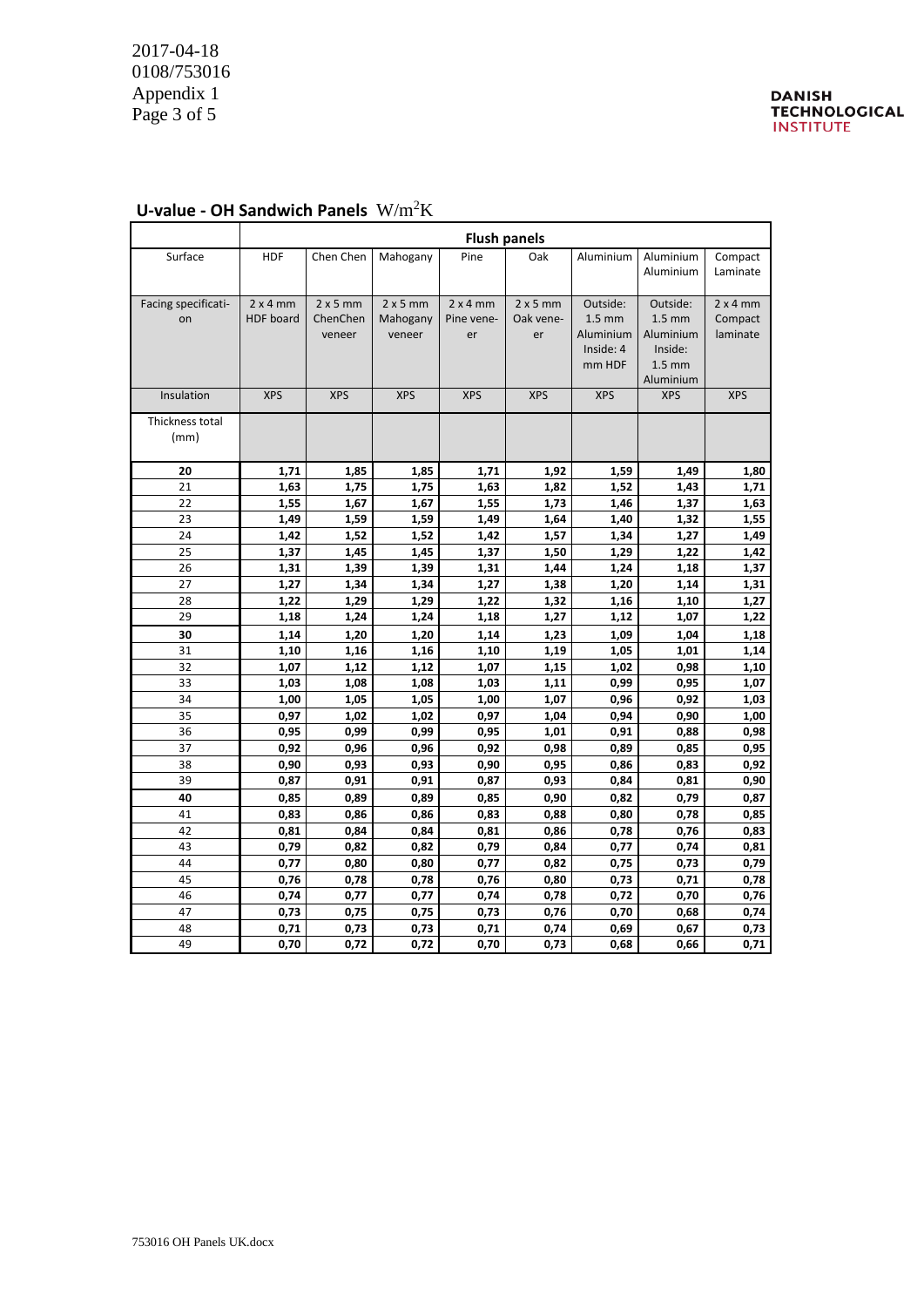2017-04-18 0108/753016 Appendix 1 Page 4 of 5

|                     | <b>Flush panels</b> |                 |                 |            |                 |            |            |            |
|---------------------|---------------------|-----------------|-----------------|------------|-----------------|------------|------------|------------|
| Surface             | <b>HDF</b>          | Chen Chen       | Mahogany        | Pine       | Oak             | Aluminium  | Aluminium  | Compact    |
|                     |                     |                 |                 |            |                 |            | Aluminium  | Laminate   |
|                     |                     |                 |                 |            |                 |            |            |            |
| Facing specificati- | 2x4mm               | $2 \times 5$ mm | $2 \times 5$ mm | 2x4mm      | $2 \times 5$ mm | Outside:   | Outside:   | $2x4$ mm   |
| on                  | <b>HDF</b> board    | ChenChen        | Mahogany        | Pine vene- | Oak vene-       | $1.5$ mm   | $1.5$ mm   | Compact    |
|                     |                     | veneer          | veneer          | er         | er              | Aluminium  | Aluminium  | laminate   |
|                     |                     |                 |                 |            |                 | Inside: 4  | Inside:    |            |
|                     |                     |                 |                 |            |                 | mm HDF     | $1.5$ mm   |            |
|                     |                     |                 |                 |            |                 |            | Aluminium  |            |
| Insulation          | <b>XPS</b>          | <b>XPS</b>      | <b>XPS</b>      | <b>XPS</b> | <b>XPS</b>      | <b>XPS</b> | <b>XPS</b> | <b>XPS</b> |
| Thickness total     |                     |                 |                 |            |                 |            |            |            |
| (mm)                |                     |                 |                 |            |                 |            |            |            |
|                     |                     |                 |                 |            |                 |            |            |            |
| 50                  | 0,68                | 0,70            | 0,70            | 0,68       | 0,71            | 0,66       | 0,64       | 0,70       |
| 51                  | 0,67                | 0,69            | 0,69            | 0,67       | 0,70            | 0,65       | 0,63       | 0,68       |
| 52                  | 0,66                | 0,67            | 0,67            | 0,66       | 0,68            | 0,64       | 0,62       | 0,67       |
| 53                  | 0,64                | 0,66            | 0,66            | 0,64       | 0,67            | 0,63       | 0,61       | 0,66       |
| 54                  | 0,63                | 0,65            | 0,65            | 0,63       | 0,66            | 0,61       | 0,60       | 0,64       |
| 55                  | 0,62                | 0,64            | 0,64            | 0,62       | 0,65            | 0,60       | 0,59       | 0,63       |
| 56                  | 0,61                | 0,63            | 0,63            | 0,61       | 0,63            | 0,59       | 0,58       | 0,62       |
| 57                  | 0,60                | 0,61            | 0,61            | 0,60       | 0,62            | 0,58       | 0,57       | 0,61       |
| 58                  | 0,59                | 0,60            | 0,60            | 0,59       | 0,61            | 0,57       | 0,56       | 0,60       |
| 59                  | 0,58                | 0,59            | 0,59            | 0,58       | 0,60            | 0,56       | 0,55       | 0,59       |
| 60                  | 0,57                | 0,58            | 0,58            | 0,57       | 0,59            | 0,55       | 0,54       | 0,58       |
| 65                  | 0,52                | 0,54            | 0,54            | 0,52       | 0,54            | 0,51       | 0,53       | 0,53       |
| 70                  | 0,51                | 0,50            | 0,50            | 0,51       | 0,50            | 0,50       | 0,49       | 0,52       |
| 75                  | 0,48                | 0,49            | 0,49            | 0,48       | 0,49            | 0,47       | 0,46       | 0,48       |
| 80                  | 0,45                | 0,46            | 0,46            | 0,45       | 0,46            | 0,44       | 0,43       | 0,45       |
| 85                  | 0,42                | 0,43            | 0,43            | 0,42       | 0,43            | 0,42       | 0,41       | 0,43       |
| 90                  | 0,40                | 0,40            | 0,40            | 0,40       | 0,41            | 0,39       | 0,39       | 0,40       |
| 95                  | 0,38                | 0,38            | 0,38            | 0,38       | 0,39            | 0,37       | 0,37       | 0,38       |
| 100                 | 0,36                | 0,36            | 0,36            | 0,36       | 0,37            | 0,35       | 0,35       | 0,36       |

### **U-value - OH Sandwich Panels** W/m<sup>2</sup>K